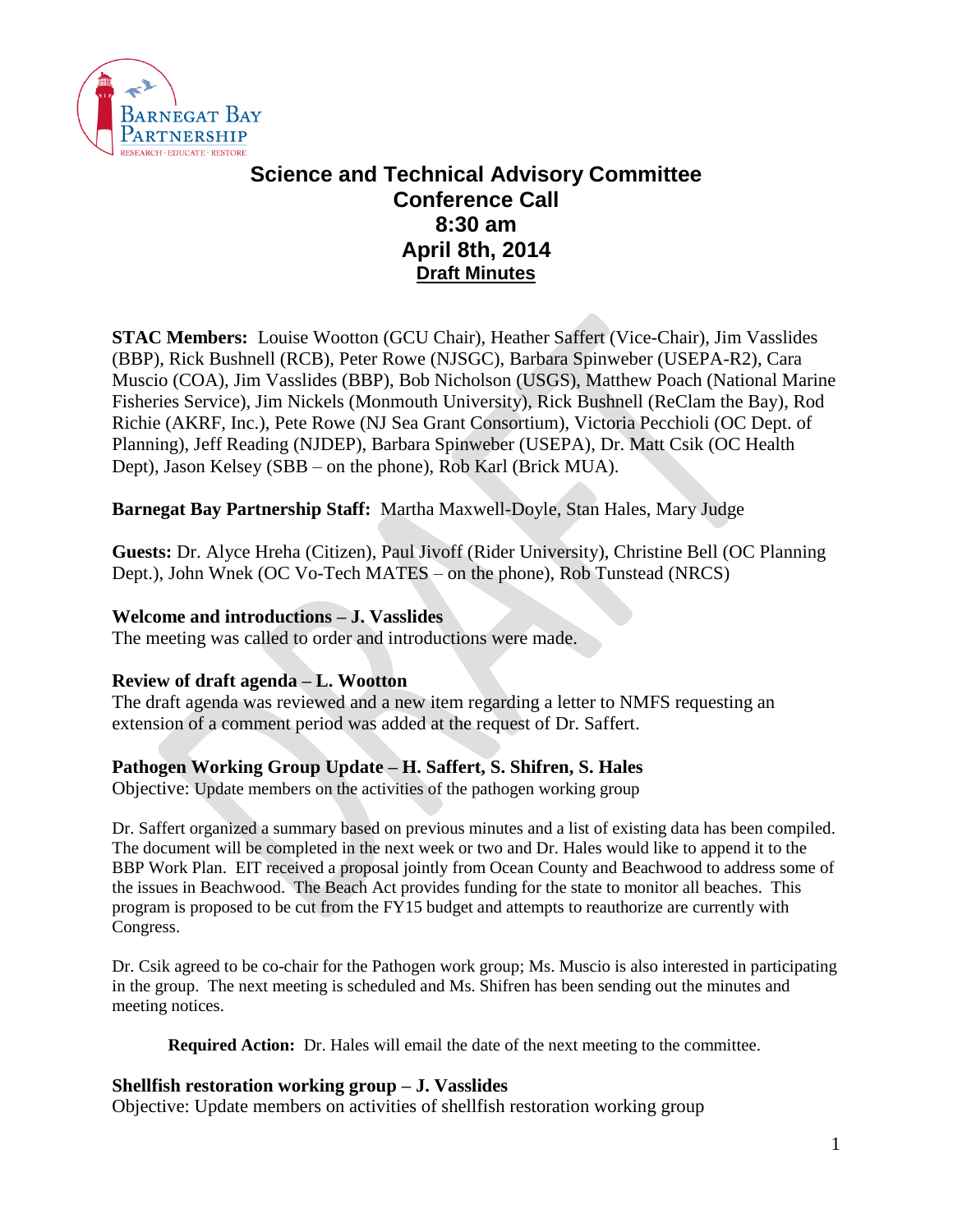Mr. Vasslides provided an update on the status of the shellfish restoration working group. At this time the membership of the working group has been mostly finalized; he is still working on getting industry representation. The plan is to have an introductory conference call prior to the next STAC meeting to get all of the members acquainted and lay out the charge to the group and gather some initial feedback. The White Paper will be sent out by the end of this week for review and organization of the recommendations contained therein into short- medium- and long-term goals. The concurrent NJDEP-led shellfish restoration group will have a slightly different focus and will be concerned with the best ways for them to spend restoration dollars (i.e., on-the-ground restoration activities); whereas the BBP group will be reviewing science and policy.

**Required Action:** Distribute White Paper to the committee.

#### **STAC membership and leadership review – L. Wootton, J. Vasslides**

Objective: Review size and composition of STAC, determine number of "elected seats" available. Discuss upcoming change in leadership.

Mr. Vasslides informed the members that per the STAC charter, the two-year terms of the "elected seat" members would be expiring with the June meeting, and that nominations and elections for the available seats would be happening over the next two months. The charter sets the maximum number of members to the STAC, both standing and elected, at 30. As it currently exists there are 30 standing organizations (3 of whom have vacated their seats) and 3 elected members. At the current time the Program Office is aware of one organization that will vacate their seat, but is not sure if those other organizations who have vacated their seats will continue to do so. It is likely that they will, and one more organization is likely to do so as well. Mr. Vasslides asked if the membership wished to amend the charter to increase the maximum number of members allowed, and after a brief discussion the members decided against that course of action, citing the current difficulty in achieving a quorum at meetings and the general logistics of managing very large groups in a consensus environment. Mr. Vasslides then described the timeline for the upcoming elections. Nominations for the "elected seats" are due May 1, and he will distribute a packet with the pertinent information and voting instructions to the STAC voting members no later than May  $9<sup>th</sup>$ . The STAC will then have until May  $30<sup>th</sup>$  to cast their ballots.

**Required Action:** Mr. Vasslides will send an email out to the STAC, AC, and Interested parties mailing list announcing that there will be at least 1 "elected seat" available and request nominations.

**Required Action:** The Program Office will verify the number of vacated seats prior to the distribution of the election packets.

**Required Action:** Mr. Vasslides will contact Larry Young, Chairman of Reclam the Bay's Science Committee (and a marine biologist and professor) to verify that ReClam would like to give up its seat on the committee.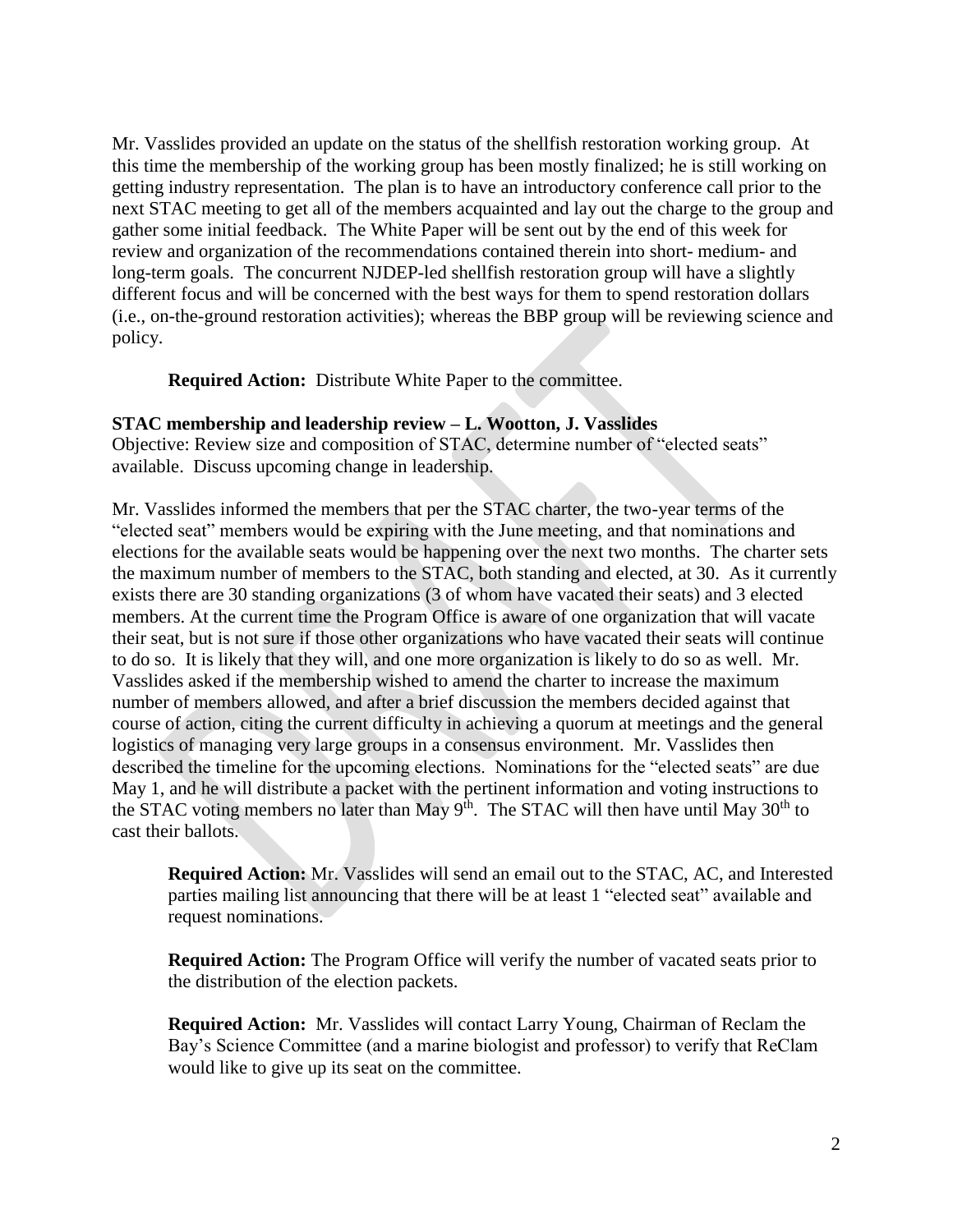Dr. Saffert then announced that she will be stepping down from the STAC due to work and personal time constraints at the end of her term at the June meeting. Because Dr. Saffert, as the current Vice-Chair, was to assume the Chair of the STAC after the June meeting, a discussion ensued regarding how the STAC would like to transition to a new Chair. Dr. Wootton offered to remain as Chair for a limited time, subsequent to the election of a new Vice-Chair in June, to allow that individual an opportunity to transition into the leadership role. All agreed that was the most suitable plan of action, with Dr. Wootton requesting that the transition period not exceed one year. Committee members agreed that the transition period should be one year, but the Chair and Vice-Chair can decide at a later date as to how long the process should be. At that point that Vice-Chair would step up for a two-year term as Chair and a new Vice-Chair would be elected. If you have any questions, please contact Dr. Wootton, Mr. Vasslides or Mr. Nicholson (as former STAC chair).

**Required Action:** Please have nominations ready for the June STAC meeting.

**Partner request for the STAC to sign on to a petition letter – H. Saffert, C. Muscio** Objective: Discussion of a partner request for the STAC to sign on to a petition letter.

Ms. Muscio asked the STAC to sign on to a letter petitioning the National Marine Fisheries Service to extend the public comment period on "**Takes of Marine Mammals Incidental to Specified Activities; Marine Geophysical Survey in the Northwest Atlantic Ocean Offshore New Jersey, May to August 2014 (RIN 0648-XD141).**" Ms. Muscio explained that Clean Ocean Action and a number of other NGOs are requesting that the NMFS extend the public comment period and hold a public hearing on the proposed activity as there is a concern that the seismic survey would have an adverse impact on marine mammals. The STAC discussed the merits of the request as well as the appropriateness of the STAC commenting on an activity that is proposed outside the boundaries of the study area. In the end the members did not feel it was appropriate for the STAC to sign on to the letter given the distance of the activity from our study area (greater than 15 miles) and the fuzzy connection between impacts to marine mammals offshore and the effects it would have within the estuary. However, the STAC encouraged its members to individually review the letter and determine if action from their organization was appropriate.

# **Partner Updates**

New wetlands rules have been put out by the Corps and the USEPA, which potentially affects the STAC. If the STAC feels they should release a comment letter, this is an opportunity. Ms. Spinweber requested that the BBP and Mr. Vasslides make a recommendation as to whether or not the BBP would comment.

**Required Action:** The BBP will circulate a webcast explaining the new wetlands rules and will distribute the BBP's take on the summary, including other EPA contacts.

Mr. Reading announced the next Barnegat Bay Blitz on April  $25<sup>th</sup>$  and encouraged everyone to get the word out. ReClam the Bay will be very active on that day.